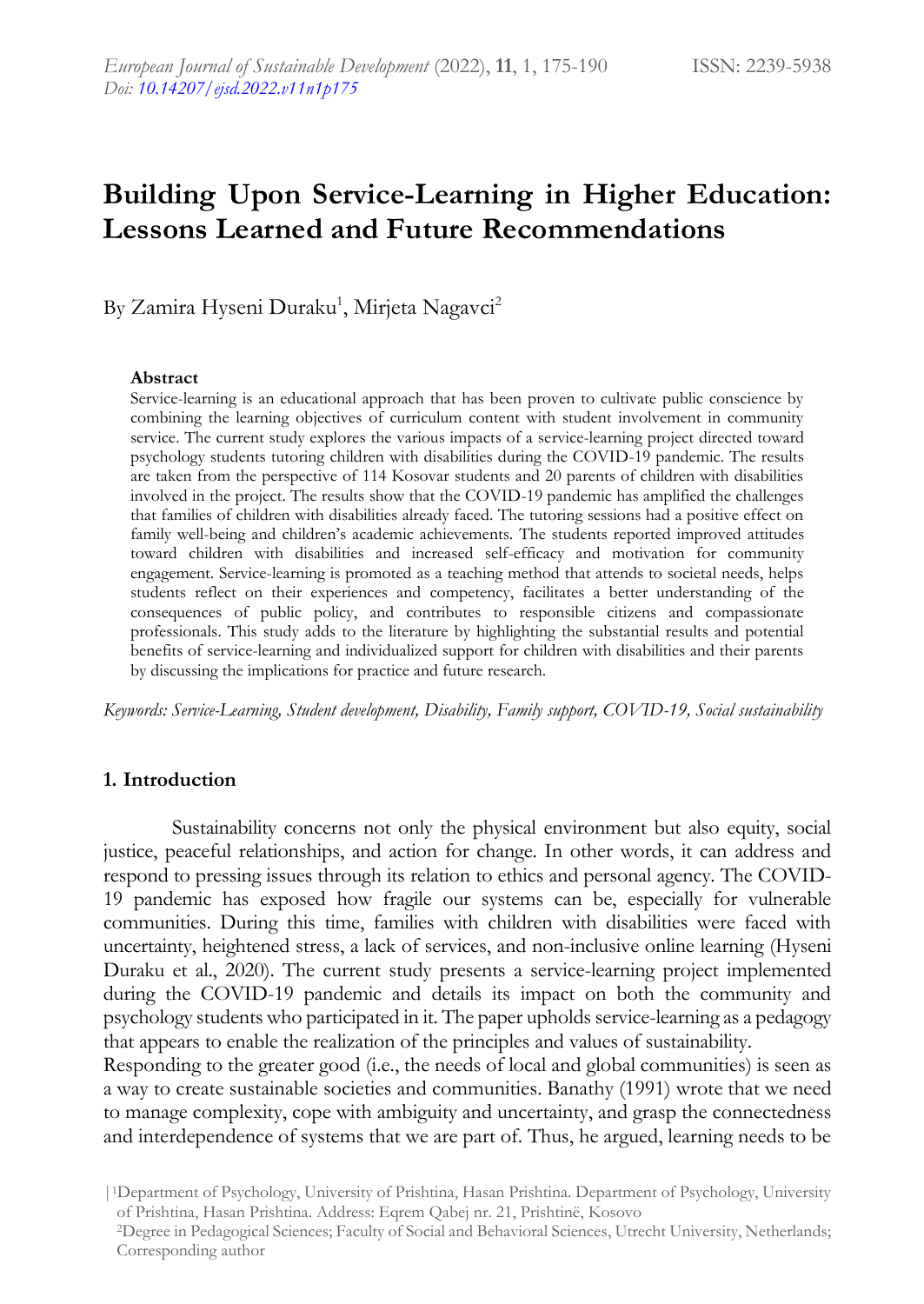designed such that it enhances critical thinking and the understanding of the self, the environments we live in, and the situations we experience (Banathy, 1991).

The power of education to enable change, deliver a sustainable future in terms of environmental and economic integrity, and bring about a just society for present and future generations has long been emphasized and debated. It was the goal of the United Nations (UN) Decade of Education for Sustainable Development (DESD; UNESCO, 2005; United Nations General Assembly [UNGA], 2002) to integrate the principles, values, and practices of sustainable development into all aspects of education and learning—and thus into society—to encourage behavioral change. Consequently, the UN DESD has taken a holistic and interdisciplinary approach that integrates the concepts of human, social, and economic development (Hopkins, 2008). In this sense, education is considered able to foster respect and responsiveness in the community by enabling an understanding of the wider natural and social environment and our interdependence with one another. More recently, the UN devised 17 goals for its 2030 Agenda for Sustainable Development that included healthy life, well-being, and inclusive and equitable quality education for all (UNGA, 2015).

To optimize health, well-being, and education for all, it is necessary to optimize the conditions that enable the active participation of people with disabilities in the public sphere. The areas in which people with disabilities are particularly disadvantaged include education and social life (World Health Organization Europe, 2019). The COVID-19 pandemic has amplified the perpetual challenges children with disabilities and their families face. Lockdown, social distancing, lack of services, and emergency online learning have contributed to heightened stress levels and serious concerns about lost ground in learning that may contribute to long-term educational and socioeconomic disparities (e.g., Alhuizimi, 2021; Asbury et al., 2021; Hyseni Duraku & Nagavci, 2020; Lund et al., 2020; Manning et al*.*, 2020; Umucu & Lee, 2021).

# **1.1 The service-learning project and the current study**

During the COVID-19 pandemic, it was reported in Kosovo that the majority of children with disabilities in the education system did not participate in remote and online learning. Even when some of these children did participate, they did not benefit from this modality of learning (Hyseni Duraku & Nagavci, 2020). This was mostly due to a sudden shift to this learning format and, thus, its inadequate implementation, such as by not ensuring adequate access for the entire target group (Hyseni-Duraku & Nagavci, 2020). Parents took on the role of the teacher, and not all parents had the required time and competency to fulfill this task (ibid, 2020).

The In Your Shoes project was an initiative by youngsters to help children with disabilities during this pandemic. It was supported by a group of organizations<sup>1</sup> and implemented by the Department of Psychology at the University of Prishtina in collaboration with HANDIKOS<sup>2</sup> Kosovo. The initiative was conceptualized and realized as a service-learning project involving tutoring sessions to offer academic and socioemotional support to children with disabilities.

<sup>1</sup> UNICEF Innovations Lab Kosovo, Japanese Embassy in Kosovo, Peer Education Network in Kosovo

<sup>2</sup> Association of Paraplegics and Paralyzed Children of Kosovo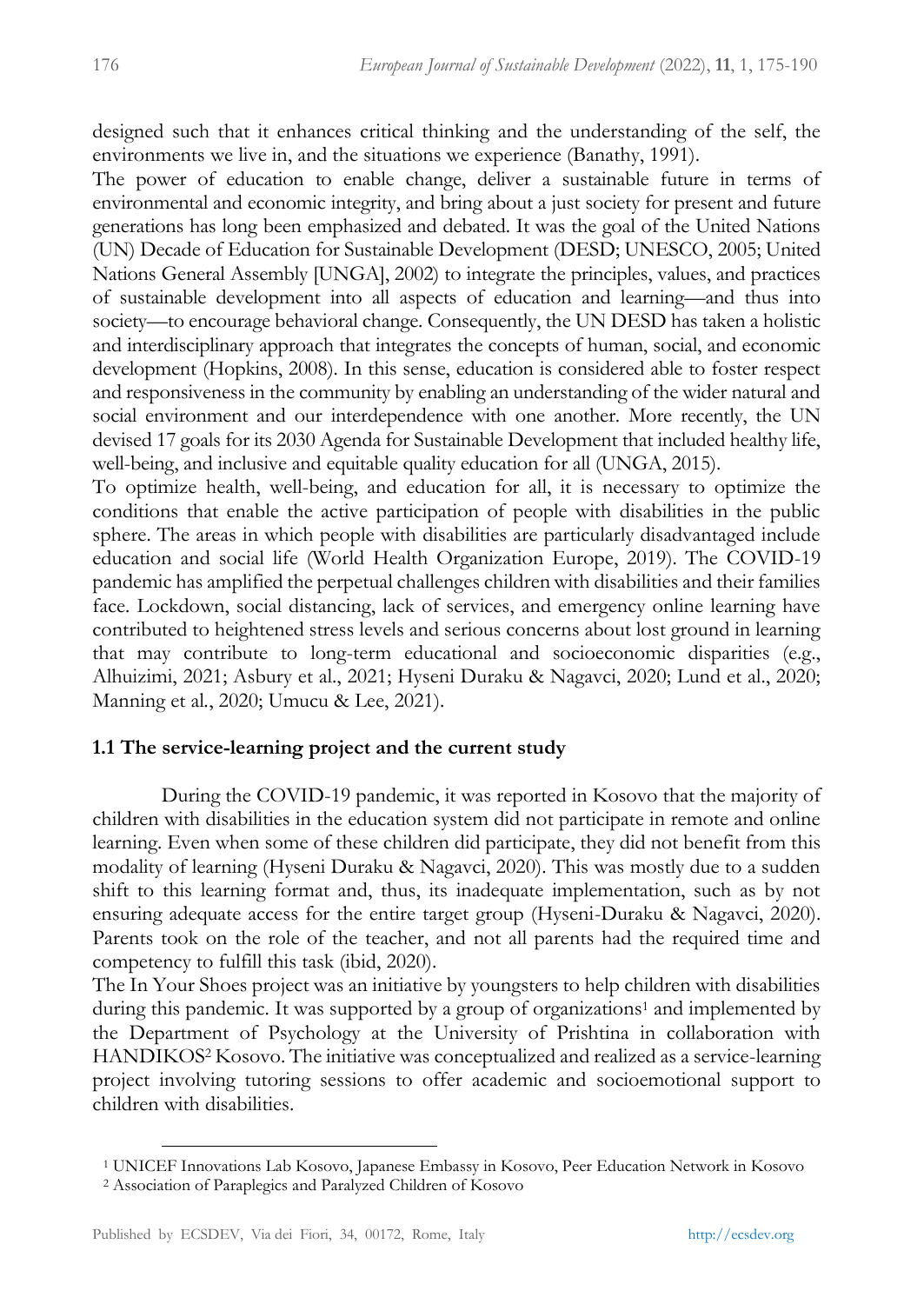Seventy undergraduate students of psychology were selected and trained for engagement as tutors as part of a university-run, semester-long internship program The actors involved in the project conducted the training, and the students gained knowledge and skills on the inclusiveness of children with disabilities in the education system before and during the pandemic, techniques of communication with children with disabilities, methods of compiling individual educational plans, and the technicalities of the project. The trained students began their service-learning by contacting families, establishing collaboration, and discussing their children's needs. Based on this information, the students compiled working and individual plans and then continued the tutoring sessions. The servicelearning project lasted 2 months, and the students were engaged in the tutoring program for 50 h on average, 30 of which comprised sessions with a child.

The students worked in pairs, and each pair had one child. The third-year students were engaged as head tutors, and their primary responsibility was conducting tutoring with the child, whereas first- and second-year students were engaged as support tutors. They observed sessions and conducted the desk research necessary for planning the sessions. Both levels of tutor evaluated each session after it ended and prepared a daily plan for the following session. University professors from the Department of Psychology and one external mentor with expertise in pedagogy and inclusion continuously supervised the students. The children who participated were aged between 5 and 14 years and had autism, hypophrenia, delays in language and communication development, cerebral palsy, and physical and intellectual disabilities.

At its core, service-learning concerns academic learning that encourages community action and civic responsibility. In turn, community needs are addressed (Anderson et al., 2001). Down (2010) wrote about the complementation of implementing the UN DESD through service-learning and described service-learning as a pedagogy that is "*focused on real world tasks, is community-oriented, values-centred and has a strong future perspective*" (p. 60). Such education involves universities that are socially, environmentally, and economically relevant, respond to the public good, and nurture students as agents of sustainable development.

Service-learning also allows for interaction with the *other*. Many researchers have reported that people may hold biased beliefs toward people with disabilities that are a major barrier to inclusiveness (Armstrong et al., 2016; Carrier, 2007; Koller et al., 2018; Mann et al., 2018). Such attitudes are said to be influenced by different motivations and emotions, such as fear of the unknown and uncertainty about what to expect of people with disabilities and how to behave around them, fear of one's own vulnerability, the perceived threat to one's beliefs about a just world, guilt about one's lack of disability, tragic views toward disability, and general aversion to weakness (Gething, 1984, in Gething & Wheeler, 1992). Nevertheless, another body of research has reported that contact and experience with people with disabilities may improve such attitudes. For example, in their analyses of various types of intervention, including opportunities for contact, information and awareness campaigns, education and training about disability, and legislation providing equal access and opportunities, Fisher and Purcal (2017) concluded that such interventions may be effective for fostering an accepting environment that allows for the active participation of people with disabilities.

In addition to an improvement of attitudes, opportunities that allow students to exercise their agency by providing them with the opportunity to develop experience in working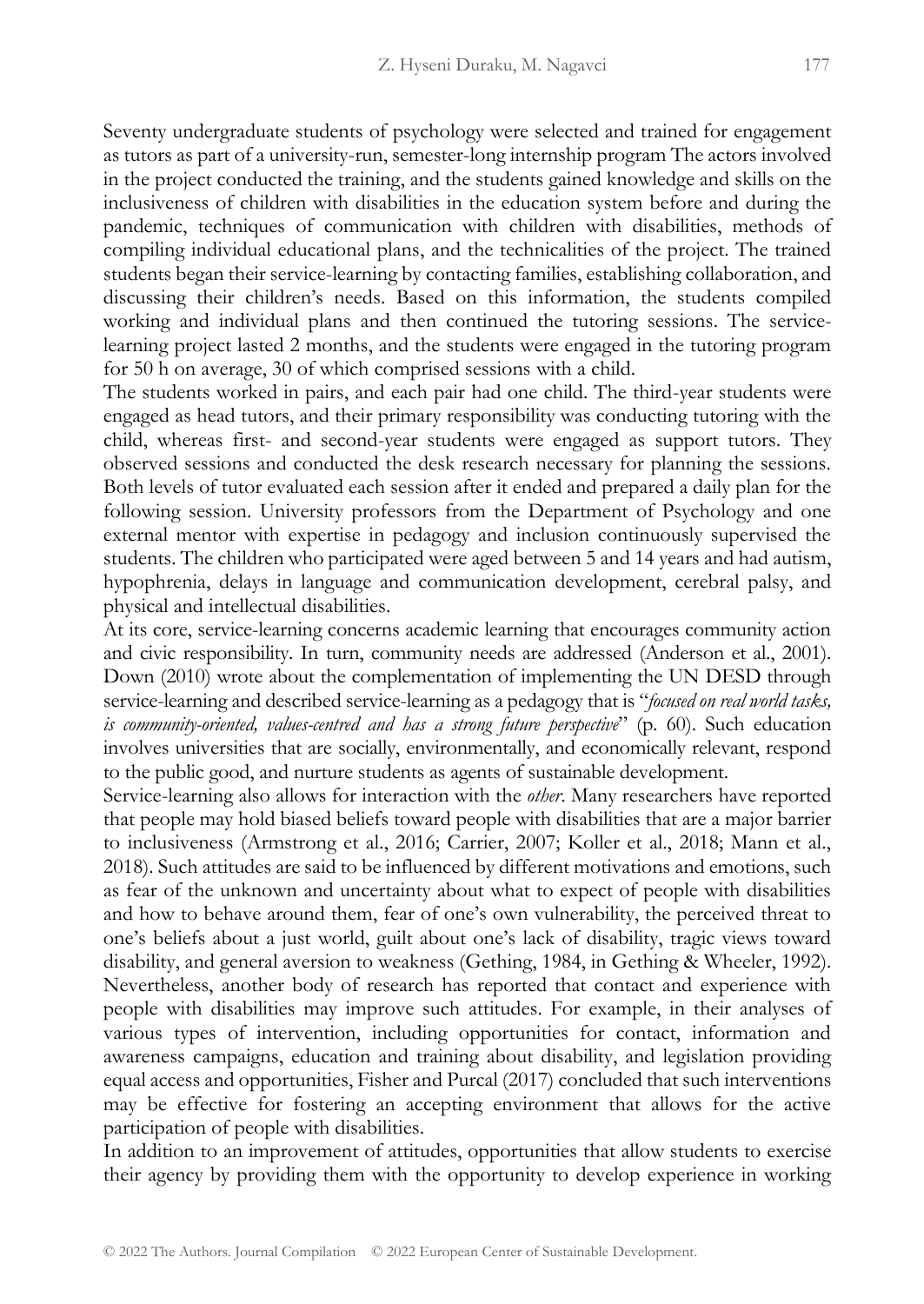with persons with disabilities may improve their efficacy in terms of inclusivity (Leyser et al., 2011; Sharma et al., 2015). Service-learning is also reported to reduce stereotypical thinking, develop students' appreciation for diversity, and encourage civic engagement (e.g., Celio et al., 2011; Jones & Hill, 2001; Lester et al., 2005; Lockeman & Pelco, 2013; Papamarcos, 2005; Yorio & Ye, 2012).

Service-learning appears to have gained interest amongst policy-makers, practitioners, and researchers in the United States, and Europe is striving to encourage service-learning through its promotion (e.g., Sotelino-Losada et al., 2021). While it has been consolidated in some countries, service-learning implementation and dissemination varies greatly across regions. In Southeast Europe especially, where Kosovo is located, service-learning is considered under-researched [\(Aramburuzabala et al., 2019,](https://www.frontiersin.org/articles/10.3389/feduc.2021.604825/full#B5) in Sotelino-Losada et al., 2021).

Thus the current study aims to explore the effects of a service-learning project directed toward psychology students tutoring children with disabilities in Kosovo, during the COVID-19 pandemic, formulate a response to the challenges brought by the COVID-19 pandemic, and research its potential long-lasting adverse effects. As service-learning is considered transformational for students and the community, the current research reports on both of these groups. Specifically, it aims to measure how engaging with children with disabilities affects students' attitudes toward this social group, the impact of service-learning on student self-efficacy when working with children with disabilities, and their motivation for future community involvement. In addition, it explores families' experiences of the service-learning project during the COVID-19 pandemic and shares their continuing needs.

### **2. Methodology**

The current study explores the multiple effects of a service-learning project directed toward psychology students who tutored children with disabilities during the COVID-19 pandemic. The study used a mixed-methods research design combining quantitative and qualitative methods. However, the methodological standpoint of the study remains an imbibed qualitative paradigm, but the research has triangulated quantitative and qualitative perspectives at the level of data and methods.



*Fig. 1. The research has triangulated both the method and data*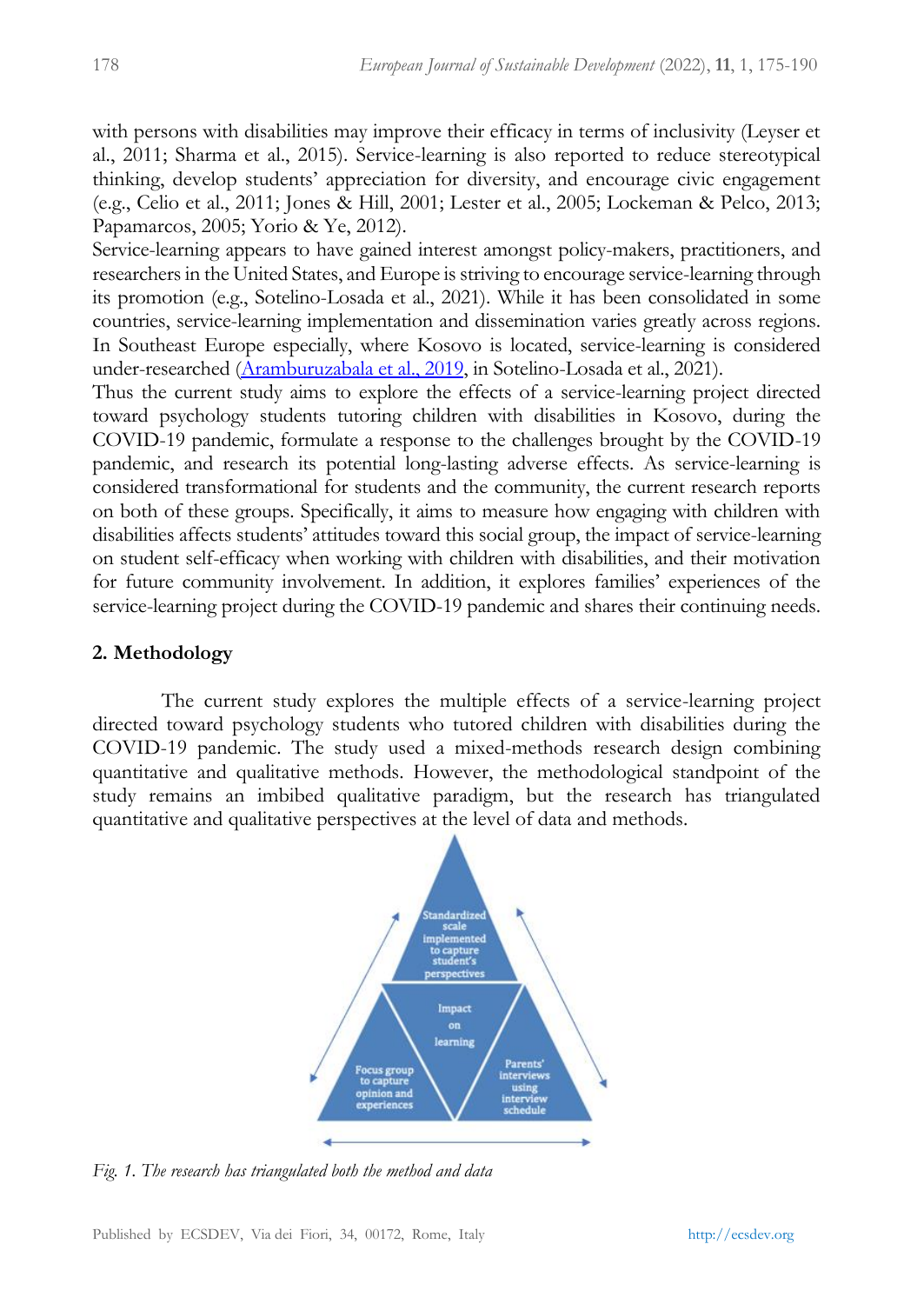The research has two broad segments:

First, it documents the experiences of parents of children with disabilities who participated in tutoring sessions and received socioemotional support conducted during online schooling during the COVID-19 pandemic. We applied a descriptive phenomenological research approach to explore the challenges faced by children with disabilities and their parents, the impact of tutoring sessions, and the socioemotional support for children with disabilities during this period. We collected data through semistructured interviews conducted via Google Meet with 20 parents of children with disabilities who benefited from the tutoring sessions and socioemotional support. Of the total, 18 were mothers and 10 had regular jobs outside the home. The participants were selected randomly from a list of parents of children who participated in the tutoring sessions. Each interview lasted up to 35 min.

The second segment of the research involves 114 undergraduate students from the Department of Psychology at the University of Prishtina. From the overall student sample, 101 (94%) were female, 35 (33%) had previous internship experience working with children with disabilities, and 29 (27%) were reported to have a family member with disability. The students' data were analyzed from three perspectives: attitudes toward children with disabilities, self-efficacy, and motivation for community engagement. A Google Forms questionnaire based on a standardized scale was circulated by email.<sup>3</sup> Further, to substantiate the quantitative findings, a focus group discussion was conducted involving eight randomly selected students who participated in tutoring sessions and provided socioemotional support through the service-learning project.<sup>4</sup> The focus group lasted approximately 90 min.

#### **2.1 Procedure**

This research received approval from the Ethical Committee at the University of Prishtina, Faculty of Philosophy. All participants were informed about the data collection procedures and methods of analysis. Their identities were kept confidential, and the data were only used to serve the study purpose. The respondents' participation remained voluntary.

#### **2.2 Statistical analysis and data processing**

The reliability of the scales was assessed using Cronbach's alpha internal consistency coefficient. Further, absolute numbers and respective percentages were used to describe categorical variables. The measures of central tendency (mean and standard deviation) were derived to describe scale variables. Then, the general linear model (GLM)

<sup>3</sup> We implemented the Interaction with Disabled Persons (IDP) scale to measure students' attitudes toward people with disabilities to assess the dimensions underlying discomfort in social interaction (Gething & Wheeler, 1992). Higher scores indicated higher discomfort. We measured self-efficacy based on Bandura's (1977, 1982) theory to measure the self-perceived competency of students. The scale consists of five items (1 = *I strongly disagree* to 5 = *I strongly agree*). Higher scores indicated higher self-perceived efficacy. Observed reliability for the current sample was in a good range (Cronbach's  $\alpha = 0.89$ ). We measured motivation for community engagement using two subscales: the Benefits subscale (Shiarella et al., 2000) and Feel-Good Factor subscale (Bales, 1996).

<sup>4</sup> The data were collected in January 2020.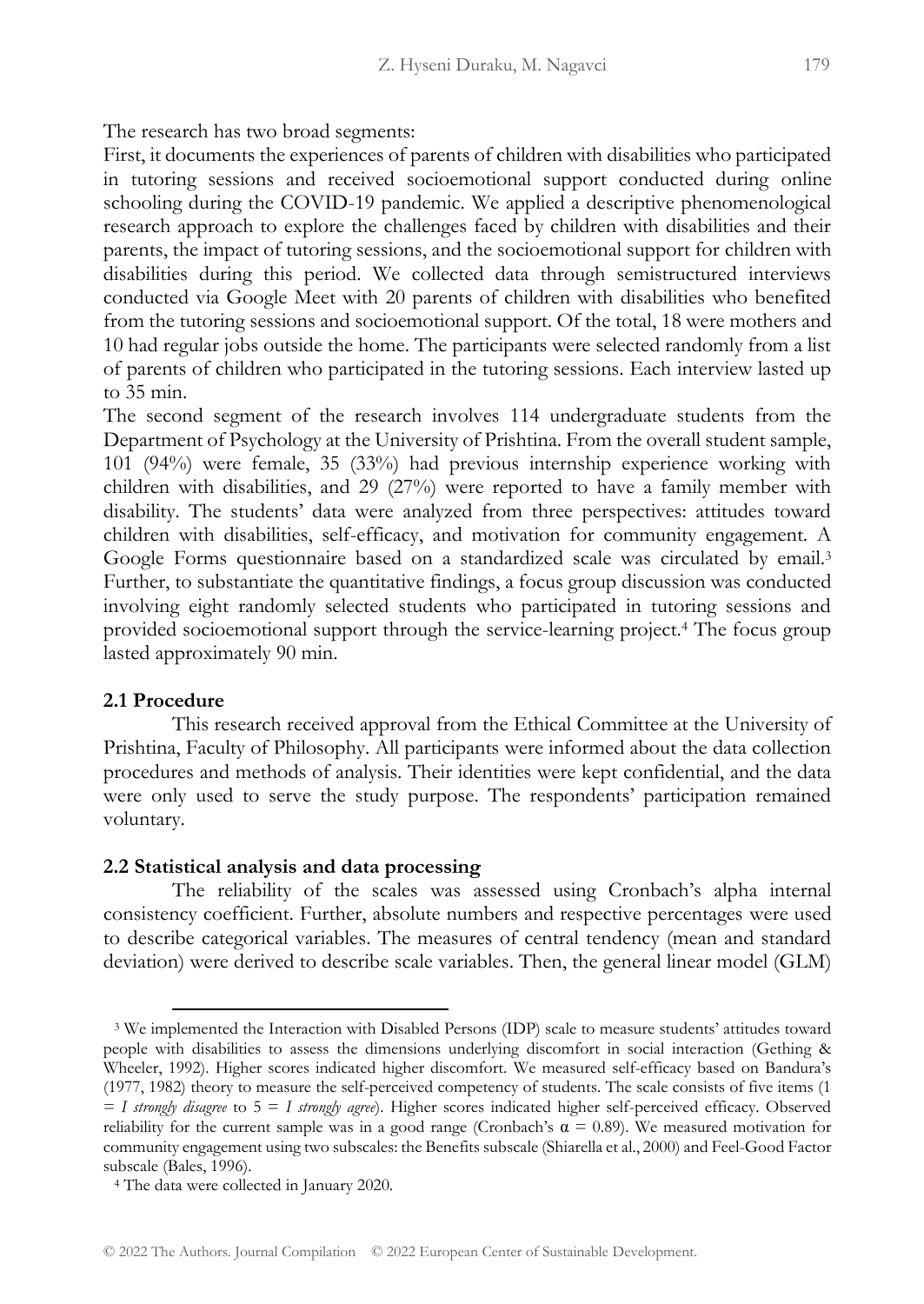was used to assess the association of dependent variables (scale variables) with independent predictors. Lastly, Spearman's rank correlation coefficient was run to assess the direction and strength of the association among scales used in this study. All analyses were conducted using the Statistical Package for Social Sciences (SPSS) software, v.23 for quantitative data.

Qualitative data were analyzed using Atlas.ti software. In vivo coding was used for subcodes. Data were analyzed through classical content analysis, where the existence and frequency of the same concepts in the text were analyzed according to the purpose and areas of research. The interoperability of concepts within the data between the two groups of data was also investigated. Two coders with expertise in the field conducted the data analysis and coding.

# **3. Results**

The results initially report on the families' challenges regarding the homeschooling and online learning of children with disabilities and their experiences with the servicelearning project. The second part reports on the students' perceptions about their selfperceived efficacy and motivation for community engagement. The third part reports on the effects of the tutoring sessions and providing socioemotional support on the students who were engaged in the service-learning project during the COVID-19 pandemic.

# **3.1 The impact of service-learning on the community (children with disabilities and their parents)**

From the analysis of primary data (parents' interviews), six themes were derived: 1. The impact of COVID-19 on children with disabilities, particularly the challenges they faced with remote and online learning

2. The impact of the children's challenges with online learning on their parents

3. The overall effectiveness of tutoring sessions for children with disabilities

4. The impact of tutoring sessions on academic achievement

5. The impact of tutoring sessions on parents

6. Parents' needs and recommendations concerning supporting children with disabilities with their learning activities

# **3.2 The impact of COVID-19 on children with disabilities, particularly the challenges they faced with remote and online learning**

All participants reported several challenges with online learning during the COVID-19 pandemic. The most common challenges were irregular attendance because of economic hardship and lack of access to technology, insufficient benefits derived from online learning, trouble getting used to the online format, and fear of online learning. Parents reported that such challenges affected their children's mood, increased their stress level, and made them feel overwhelmed.

# **3.3 Impact of children's challenges with online learning on parents**

A total of 15 parents reported feeling stressed, tired, or overwhelmed because of the challenges their children faced with participating and engaging in online learning.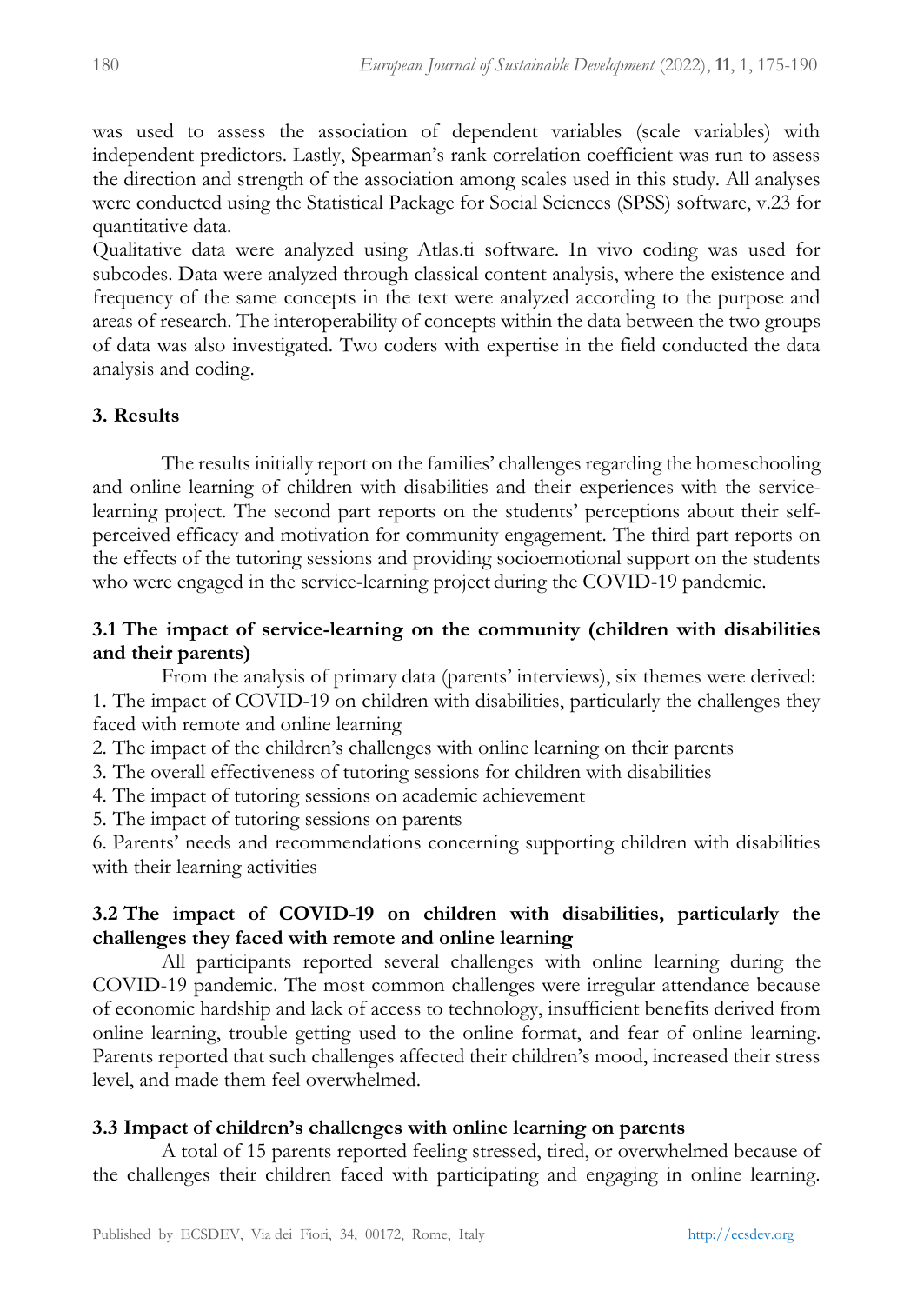Parents struggled to manage their time and support their children with homework during the pandemic and were dissatisfied about their academic performance through online learning, which they considered a consequence of inadequacies in its implementation.

# **3.4 Overall effectiveness of tutoring sessions for children with disabilities**

All participants ( $n = 20$ ) considered that the tutoring sessions were helpful for their children, in whom they noted positive impacts such as increased learning motivation, concentration, attention, self-confidence, self-initiative, security, and independence. The children were less anxious about exams and had less difficulty with the completion of homework. Further, the parents observed positive and satisfactory attitudes toward learning and fun-based activities. Ten parents reported positive impacts on their children's mood. The sessions made them feel more enthusiastic, calm, and happy. Eight parents reported that the sessions had positive impacts on the children's behavior and social relationships, which reduced their fear of social communication and attending online classes.

Further illustrations from the narratives:

"Before the sessions began, the child was very excited. During the sessions, he tried to be attentive, and after the sessions, he was very relaxed." (Parent #3).

### **3.5 Effectiveness of the tutoring sessions on academic achievement**

Most parents ( $n = 19$ ) reported specific learning achievements in literacy, Albanian and English language, math, and art. Also, most interestingly, four of them reported children's positive outcomes in more than one subject.

As illustrated in the narratives:

". . . writing words, forming sentences, linking sentences to various situations, reading short texts, communicating, and willingness to express have been some of the achievements." (Parent #4)

### **3.6 Tutoring sessions' impact on parents**

Parents reported that the sessions had a positive effect on themselves, too. The sessions decreased their stress level and relieved their sense of feeling overwhelmed. The sessions made them feel supported and helped create a more positive family atmosphere. Their children's achievements left them satisfied.

As illustrated in the narratives:

"You've taken a great burden off of me. You've taken away almost all the responsibility that fell on me." (Parent #14)

# **3.7 Parents' needs and recommendations toward supporting children in their learning activities**

A total of 17 parents reported that their children received neither additional support from teachers nor assistance with learning. Thirteen parents considered such needs as crucial to be addressed. Thus, the provision of additional activities in the form of tutoring plays a critical role, as regular teachers cannot fill the gaps.

"I think having a support teacher would help him a great deal because he would be more engaged, and it would help him with the subjects that he needs assistance with." (Parent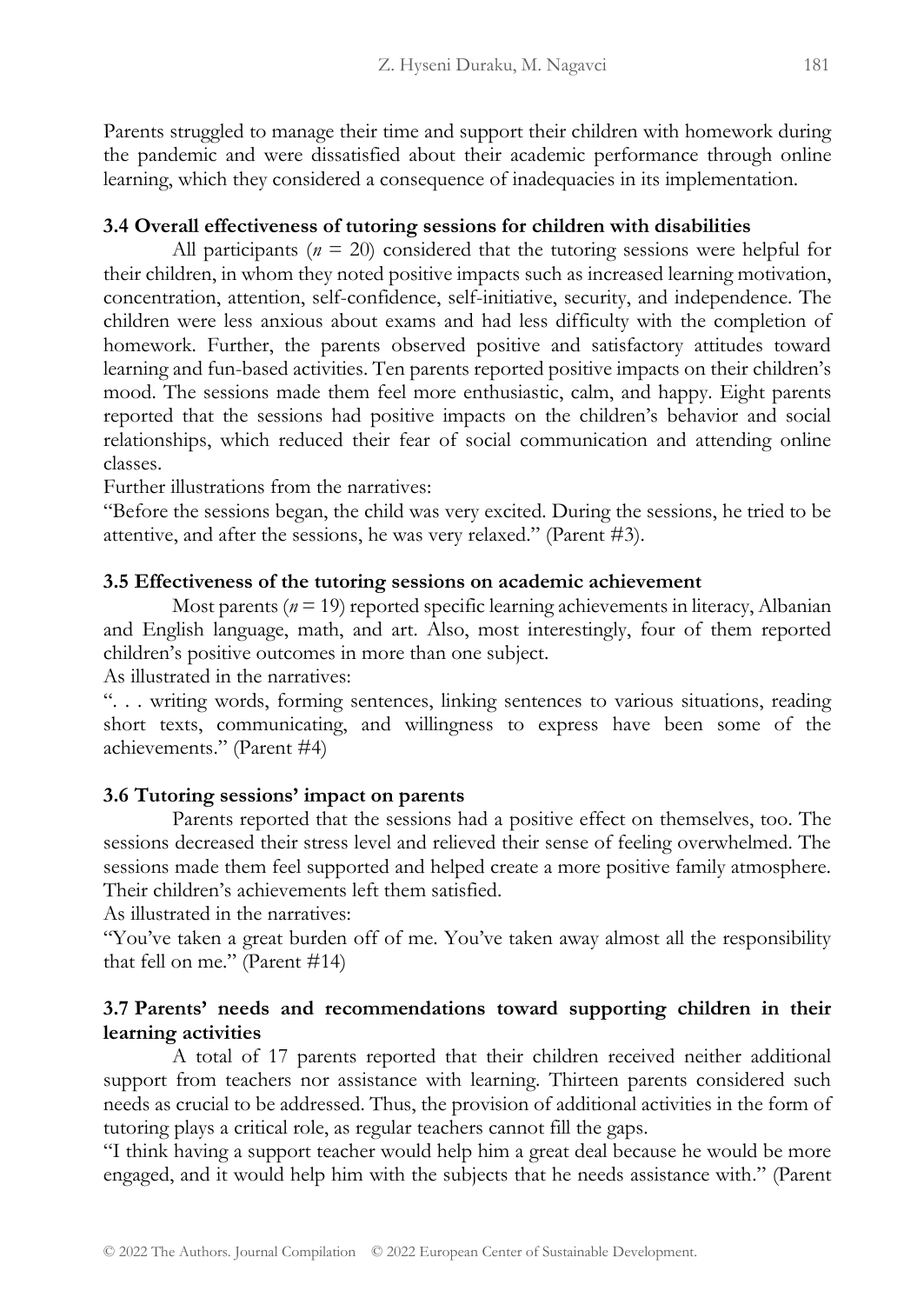# #9)

". . . the child really needs to have an assistant at school. An assistant would help us a great deal." (Parent #10)

The next section reports on the students' perceptions about their self-perceived efficacy and motivation for community engagement.

To address whether contact and experience between students and children with disabilities influenced the measures of the study, a general linear model (GLM) for each dependent variable has been derived. Table 1 depicts the descriptive results of all of the measuring instruments used in the study. GLM analysis for each dependent variable revealed some significant group differences. Its analysis of the Interaction with Disabled Persons (IDP) scale revealed significantly higher results, meaning higher discomfort among participants with no previous internship experience and no previous experience with people with disabilities (Table 2). The hours of experience with people with disabilities was also a significant predictor of group differences for student comfort/discomfort.

| Table 1. Descriptive results of all of the measuring instruments used in the study |  |  |
|------------------------------------------------------------------------------------|--|--|
|------------------------------------------------------------------------------------|--|--|

| Instrument                                                           | Mean | deviation | value | Standard Minimum Maximum<br>value |
|----------------------------------------------------------------------|------|-----------|-------|-----------------------------------|
| 1. Interaction with Disabled Persons scale $(20 \text{ items})$ 52.1 |      | 5.6       | 10    | 95                                |
| 2. Self-Perceived Efficacy scale (6 items)                           | 27.0 | 3.3       |       | 30                                |
| <b>3. Benefits subscale</b> $(5 \text{ items})$                      | 23.7 | 1.8       |       | 25                                |
| 4. Feel-Good Factor subscale (4 items)                               | 14.1 | 1.7       |       | 20                                |

| Table 2. Association of the independent variables and IDP scale — Mean values of the IDP |  |
|------------------------------------------------------------------------------------------|--|
| scale according to the GLM                                                               |  |

|                                                  |              | 95% CI for the   |         | P-value      |
|--------------------------------------------------|--------------|------------------|---------|--------------|
| <b>Variables</b>                                 | Mean         | mean value       |         |              |
|                                                  | value        | Lower            | Upper   |              |
|                                                  |              | limit            | limit   |              |
| Year of study                                    |              |                  |         | $0.407(2)$ * |
| 1st year                                         | 53.0         | 21.1             | 54.9    | 0.182        |
| 2nd year                                         | 52.1         | 50.5             | 53.6    | 0.410        |
| 3rd year                                         | 50.9         | 48.4             | 53.4    | Reference    |
| Previous internship experience                   |              |                  |         |              |
| $\rm No$                                         | 54.6         | 52.4             | 56.7    | 0.013        |
| Yes                                              | 51.4         | 50.2             | 52.6    |              |
| Previous contact with disabled children          |              |                  |         |              |
| No                                               | 52.3         | 50.3             | 54.2    | 0.877        |
| Yes                                              | 52.1         | 50.8             | 53.4    |              |
| Family member with disability                    |              |                  |         |              |
| $\rm No$                                         | 52.4         | 51.2             | 53.7    | 0.397        |
| Yes                                              | 51.4         | 49.3             | 53.5    |              |
| Previous internship experience working with      |              |                  |         |              |
| children with disabilities                       |              |                  |         | 0.048        |
| $\rm No$                                         | 52.9         | 51.6             | 54.2    |              |
| Yes                                              | 50.6         | 48.7             | 52.5    |              |
| Number of hours of internship experience with    | $-0.01$ (B   | $0.02$ (standard | $-0.21$ | 0.045        |
| children with disabilities (continuous variable) | coefficient) | error)           | (t)     |              |

\* Overall P-values and degrees of freedom (in parentheses)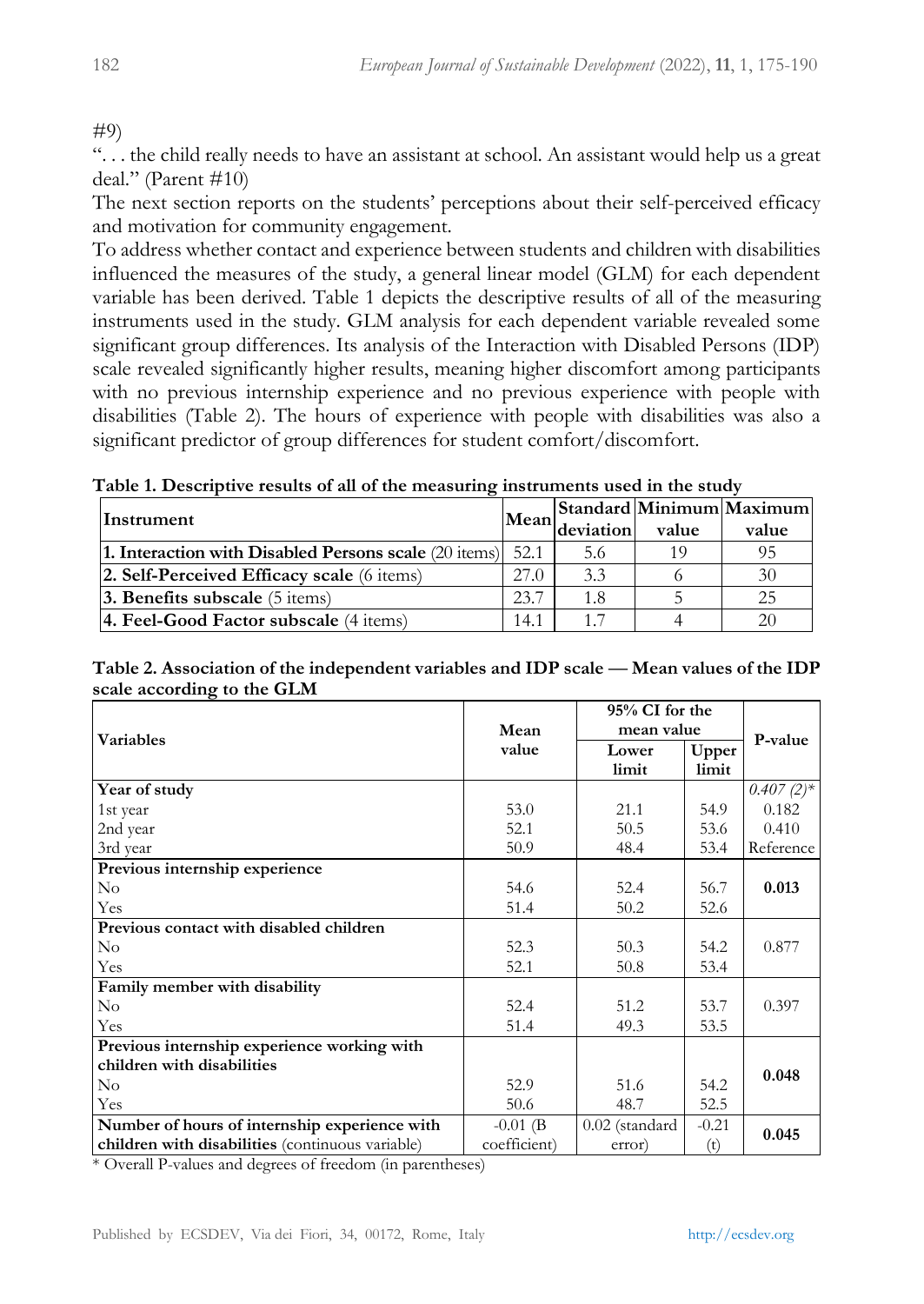Further, Table 3 depicts the scores of the Self-Perceived Efficacy scale. The finding shows significant group differences depending on both contact and experience with children with disabilities. Participants who have had contact and experience with people with disabilities showed higher scores. However, no other significant differences were found.

**Table 3. Association of Self-Perceived Efficacy scale with the study's independent variables ⸺ Mean values of Self-Perceived Efficacy scale according to the GLM**

|                                                  |              | 95% CI for the |       | P-value      |
|--------------------------------------------------|--------------|----------------|-------|--------------|
| Variable                                         | Mean         | mean value     |       |              |
|                                                  | value        | Lower          | Upper |              |
|                                                  |              | limit          | limit |              |
| Year of study                                    |              |                |       | $0.526(2)$ * |
| 1st year                                         | 27.5         | 26.3           | 28.6  | 0.282        |
| 2nd year                                         | 26.9         | 25.8           | 27.8  | 0.636        |
| 3rd year                                         | 26.5         | 25.0           | 27.9  | Reference    |
| Previous internship experience                   |              |                |       |              |
| $\rm No$                                         | 27.0         | 25.6           | 28.3  | 0.971        |
| Yes                                              | 27.0         | 26.3           | 27.7  |              |
| Previous contact with children with disabilities |              |                |       |              |
| $\rm No$                                         | 25.7         | 24.6           | 26.8  | 0.006        |
| Yes                                              | 27.6         | 26.8           | 28.3  |              |
| Family member with disability                    |              |                |       |              |
| $\rm No$                                         | 26.7         | 25.9           | 27.5  | 0.178        |
| Yes                                              | 27.7         | 26.5           | 28.9  |              |
| Previous internship experience working with      |              |                |       |              |
| children with disabilities                       |              |                |       | 0.009        |
| $\rm No$                                         | 26.4         | 25.7           | 27.2  |              |
| Yes                                              | 28.2         | 27.1           | 29.3  |              |
| Number of hours of internship experience with    | $0.01$ (B)   | 0.01 (standard | 1.46  | 0.154        |
| children with disabilities (continuous variable) | coefficient) | error)         | (t)   |              |

\* Overall P-values and degrees of freedom (in parentheses)

Table 4, regarding the Benefits subscale, reflects the fact that significantly higher mean scores were common among participants who have had contact with children with disabilities and a family member with a disability.

**Table 4. Association of Benefits–Community Service Attitude scale with independent study variables ⸺ Mean values of Benefits–Community Service Attitude scale according to the GLM**

| Variable                       | Mean  | 95% CI for the<br>mean value |                |              |
|--------------------------------|-------|------------------------------|----------------|--------------|
|                                | value | Lower<br>limit               | Upper<br>limit | P-value      |
| Year of study                  |       |                              |                | $0.979(2)$ * |
| 1st year                       | 23.7  | 23.1                         | 24.3           | 0.899        |
| 2nd year                       | 23.7  | 23.2                         | 24.1           | 0.839        |
| 3rd year                       | 23.8  | 22.9                         | 24.5           | Reference    |
| Previous internship experience |       |                              |                | 0.994        |
| N <sub>o</sub>                 | 23.7  | 23.0                         | 24.4           |              |
| Yes                            | 23.7  | 23.3                         | 24.1           |              |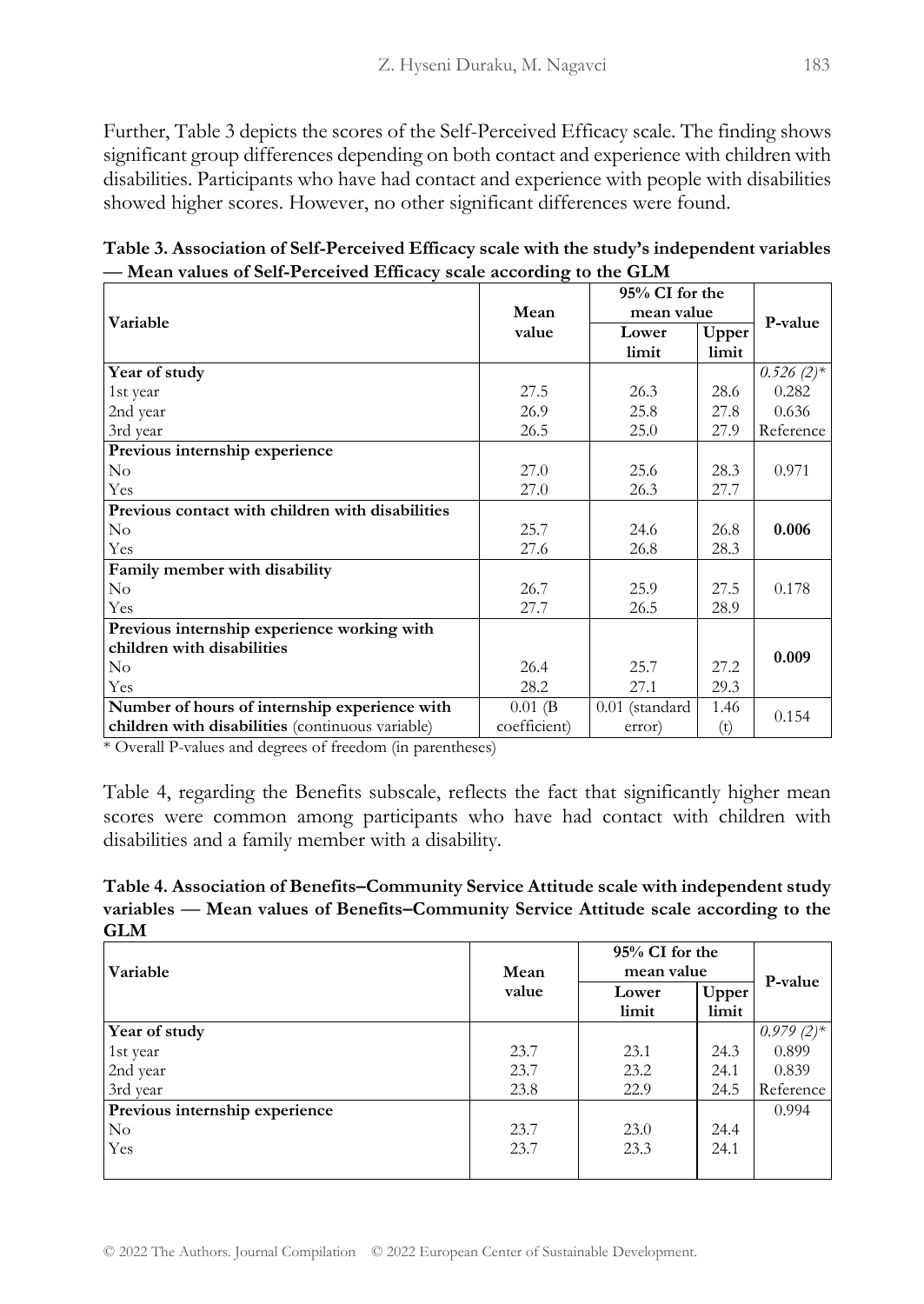| Variable                                         | Mean            | 95% CI for the<br>mean value |                |         |
|--------------------------------------------------|-----------------|------------------------------|----------------|---------|
|                                                  | value           | Lower<br>limit               | Upper<br>limit | P-value |
| Previous contact with disabled children          |                 |                              |                |         |
| $\rm No$<br>Yes                                  | 23.2<br>23.9    | 22.6<br>23.5                 | 23.8<br>24.3   | 0.044   |
| Family member with disability                    |                 |                              |                |         |
| $\rm No$                                         | 23.5            | 23.1                         | 23.9           | 0.047   |
| Yes                                              | 24.2            | 23.6                         | 24.9           |         |
| Previous internship experience with children     |                 |                              |                |         |
| with disabilities                                |                 |                              |                | 0.161   |
| $\rm No$                                         | 23.5            | 23.1                         | 23.9           |         |
| Yes                                              | 24.0            | 23.4                         | 24.6           |         |
| Number of hours of internship experience with    | $-0.01$         | 0.01                         | 0.15(t)        | 0.883   |
| children with disabilities (continuous variable) | (B coefficient) | (standard error)             |                |         |

\* Overall P-values and degrees of freedom (in parentheses)

Regarding the results of the Feel-Good Factor subscale, Table 5 reveals significantly higher scores among participants who have had contact with children with disabilities, yet we found differences dependent on other factors to be insignificant.

|                                                  |                 | 95% CI for the   |         | P-value      |
|--------------------------------------------------|-----------------|------------------|---------|--------------|
| Variable                                         | Mean            | mean value       |         |              |
|                                                  | value           | Lower            | Upper   |              |
|                                                  |                 | limit            | limit   |              |
| Year of study                                    |                 |                  |         | $0.317(2)$ * |
| 1st year                                         | 13.7            | 13.2             | 14.3    | 0.502        |
| 2nd year                                         | 14.3            | 13.8             | 14.8    | 0.578        |
| 3rd year                                         | 14.1            | 13.3             | 14.8    | Reference    |
| Previous internship experience                   |                 |                  |         |              |
| $\rm No$                                         | 13.9            | 13.2             | 14.6    | 0.617        |
| Yes                                              | 14.1            | 13.7             | 14.5    |              |
| Previous contact with disabled children.         |                 |                  |         |              |
| $\rm No$                                         | 13.5            | 13.0             | 14.1    | 0.029        |
| Yes                                              | 14.3            | 13.9             | 14.7    |              |
| Family member with disability                    |                 |                  |         |              |
| $\rm No$                                         | 14.1            | 13.7             | 14.4    | 0.881        |
| Yes                                              | 14.1            | 13.5             | 14.7    |              |
| Previous internship experience with children     |                 |                  |         |              |
| with disabilities                                |                 |                  |         | 0.650        |
| $\rm No$                                         | 14.0            | 13.6             | 14.4    |              |
| Yes                                              | 14.2            | 13.6             | 14.7    |              |
| Number of hours of internship experience with    | 0.01            | 0.01             |         | 259          |
| children with disabilities (continuous variable) | (B coefficient) | (standard error) | 1.15(t) |              |

**Table 5. Association of the Feel-Good Factor subscale with independent study variables ⸺ Mean values of Feel-Good Factor subscale according to the GLM**

Table 6 assesses the correlation coefficients among the scales used in the study. The results show a significant negative correlation between the IDP scale and the Self-Perceived Efficacy scale (weak–moderate association), whereas the latter has a positive significant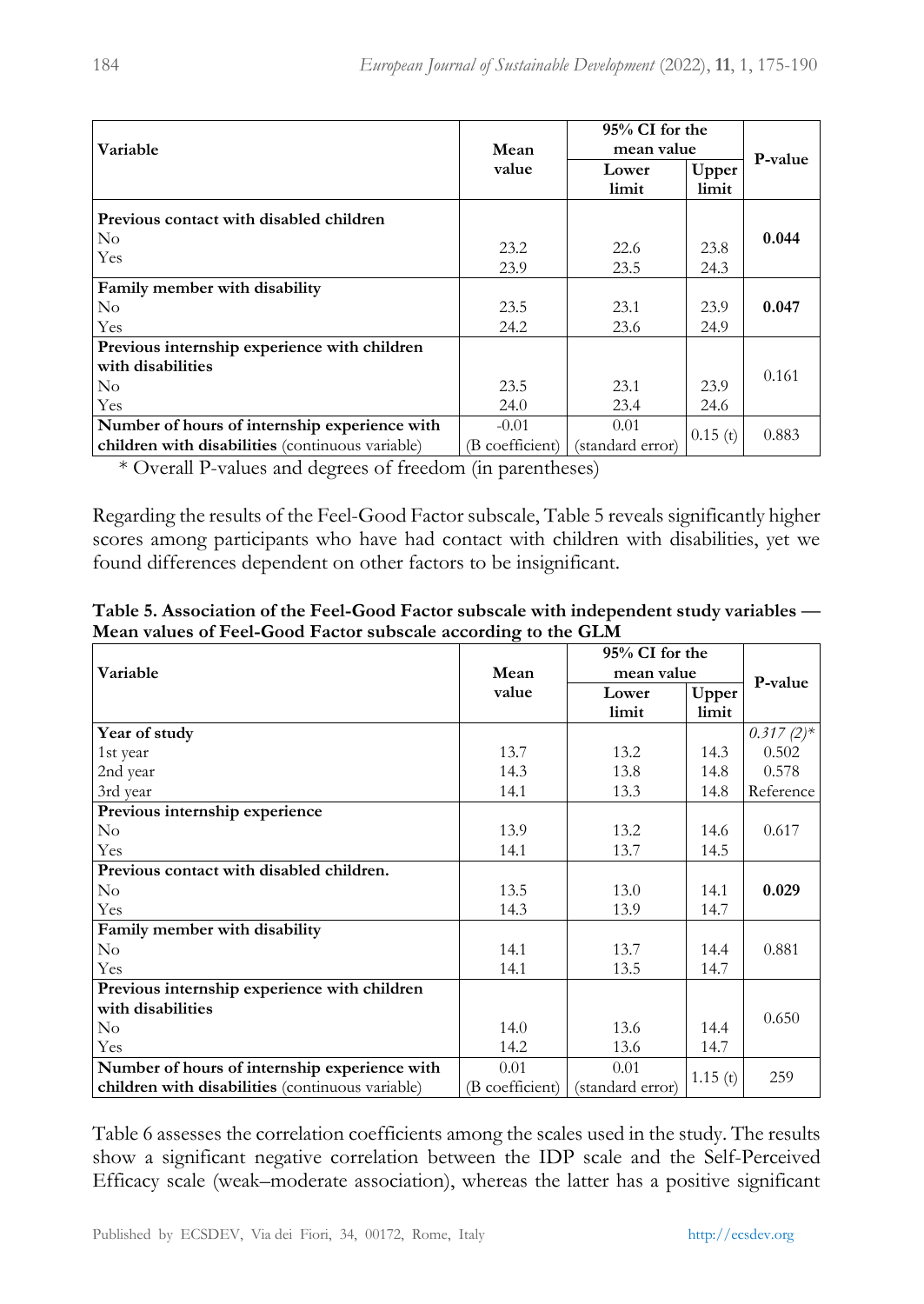correlation with the Benefits subscale (moderate association). The other associations were weak and not statistically significant.

|                         | Interaction          | <b>Perceived</b> | Benefits-        | <b>Feel-Good</b>     |
|-------------------------|----------------------|------------------|------------------|----------------------|
| Scale                   | <b>With Disabled</b> | Self-            | Community        | Factor/Volunteerism- |
|                         | <b>Persons</b>       | <b>Efficacy</b>  | Service Attitude | Activism             |
| <b>Interaction With</b> | 1.00                 |                  |                  |                      |
| <b>Disabled Persons</b> |                      |                  |                  |                      |
| <b>Perceived Self-</b>  | $-0.25*$             |                  |                  |                      |
| <b>Efficacy</b>         | (0.008)              | 1.00             |                  |                      |
| Benefits-               | $-0.07$              | 0.39             |                  |                      |
| Community               | (0.495)              | (< 0.001)        | 1.00             |                      |
| <b>Service Attitude</b> |                      |                  |                  |                      |
| Feel-Good Factor/       | 0.05                 | 0.19             | 0.16             |                      |
| Volunteerism-           |                      |                  |                  | 1.00                 |
| Activism                | (0.614)              | (0.058)          | (0.113)          |                      |

**Table 6. Correlations among the scales used in this study**

\*Spearman's rank correlation coefficient and statistical significance (P-value) in parentheses

### **3.8 Students' perspectives of service-learning impact**

The following section is about the effects of the tutoring sessions and providing socioemotional support on the students who were engaged in the service-learning project during the COVID-19 pandemic. The students' data were analyzed from three perspectives: attitudes toward children with disabilities, self-efficacy, and motivation for community engagement.

In general, the students reported various emotions, including discomfort, privilege, compassion, fear, and uncertainty, on how to behave and what to expect from this servicelearning experience, underpinning their attitudes and interaction with children with disabilities. The students' expectations, time spent with the children, and their relation with and cooperation of the family tended to influence their attitudes and interactions. The following narratives revealed these perceptions:

"I would recommend that every person . . . spends time with people with disabilities, to acknowledge their abilities, to be aware of their challenges, and to discard stereotypes . . . I spent lots of time with the child and created a strong emotional bond, as I saw the challenges these children faced . . . and I somehow felt guilty for my privilege." (Student, Female #2)

Regarding self-efficacy, the students reported that the sessions became easier with time. Before the project, they mentioned feeling confused, stressed, doubtful, less competent, and confident but afraid. Factors influencing students' self-efficacy included the experience they had gained, collaboration with the child and family, their feedback, knowing one's own competencies and the child's abilities, and self-motivation.

"Experience plays a role . . . It affected how I felt because I didn't believe there was much difference in how I approached the child. But because of the experience I gained, my expectations became different, and so did my performance. The first time I had such an experience, I questioned my competency, and these feelings influenced the whole experience." (Student, Female #2)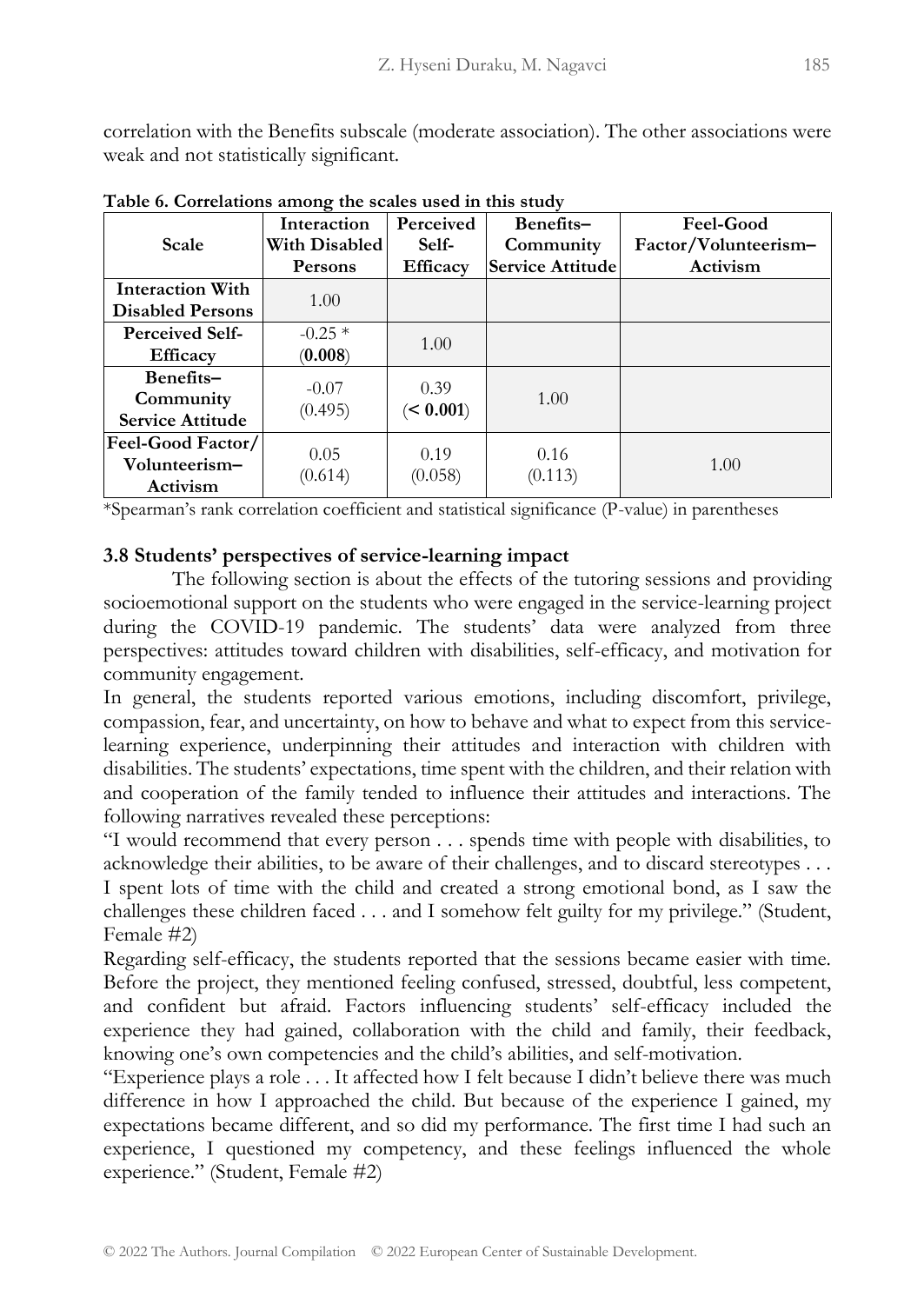Regarding motivation for community engagement, the students illustrated various instances of motivation. From the findings, the most important motivations were the way they experienced the challenges of children with disabilities, the confidence they gained to support and make a difference in somebody's life, and, overall, the child's happiness.

"When we feel competent, we feel more comfortable with the work we do." (Student, Female #5)

"The more competent a person feels, the more he or she is motivated to engage in different activities." (Student, Female #6)

"The more a person sees that their help is producing results, the more they desire to continue doing this work." (Student, Female #3)

### **4. Discussion and Practical Implications**

To educate for sustainable development is to educate with the community in mind, and service-learning appears to be one of the best ways to approach such education and development. The current study reports a service-learning project implemented with a twofold intention: (1) to respond to the needs of families with children with disabilities and (2) to enhance student learning and professional development. The study, which provides data collected from both groups, has produced two main findings that we believe contribute to the literature and practice. These are the particular needs of families with children with disabilities that were amplified during the COVID-19 pandemic and the opportunity to respond to the needs of the community and, through it, enhance student learning and improve attitudes toward a social group and community engagement.

The current study entails the impact of service-learning across various domains. According to Butin (2005), service-learning can be analyzed, in research and practice, through four distinct lenses: political, technical, cultural, and postmodern. In line with this conceptualization, when considered through a political lens, the current study first shares the voice of a marginalized group, advocating for equitable educational and social opportunities. The results of the study have shown that families with children with disabilities were subject to non-inclusive remote and online learning. They were seriously worried by long-lasting effects of lost educational ground due to the situation created by the COVID-19 pandemic and overwhelmed by homeschooling on top of their other responsibilities. These findings echo those of other studies during COVID-19 period (Hyseni Duraku et al., 2020; Hyseni Duraku & Nagavci, 2020).

Amid this overwhelming situation, the parents were very appreciative of the tutoring sessions that the current study investigated, which they considered beneficial for their children and helpful for themselves. They reported that their children were experiencing better moods and empowerment towards life in general and learning in particular. The parents also reported specific academic improvements on their children, such as in math and literacy, confirming the effect that tutoring and individualized support are believed to have (e.g., Elbaum et al., 2000; Nickow et al., 2020). In the context of the situation due to the COVID-19 pandemic, the parents considered that the tutoring sessions were helpful in avoiding the expansion of an educational gap and that the skills gained would continue to serve their children beyond this pandemic period. Nevertheless, they also conveyed that the education system requires reinforcement in terms of providing support for teachers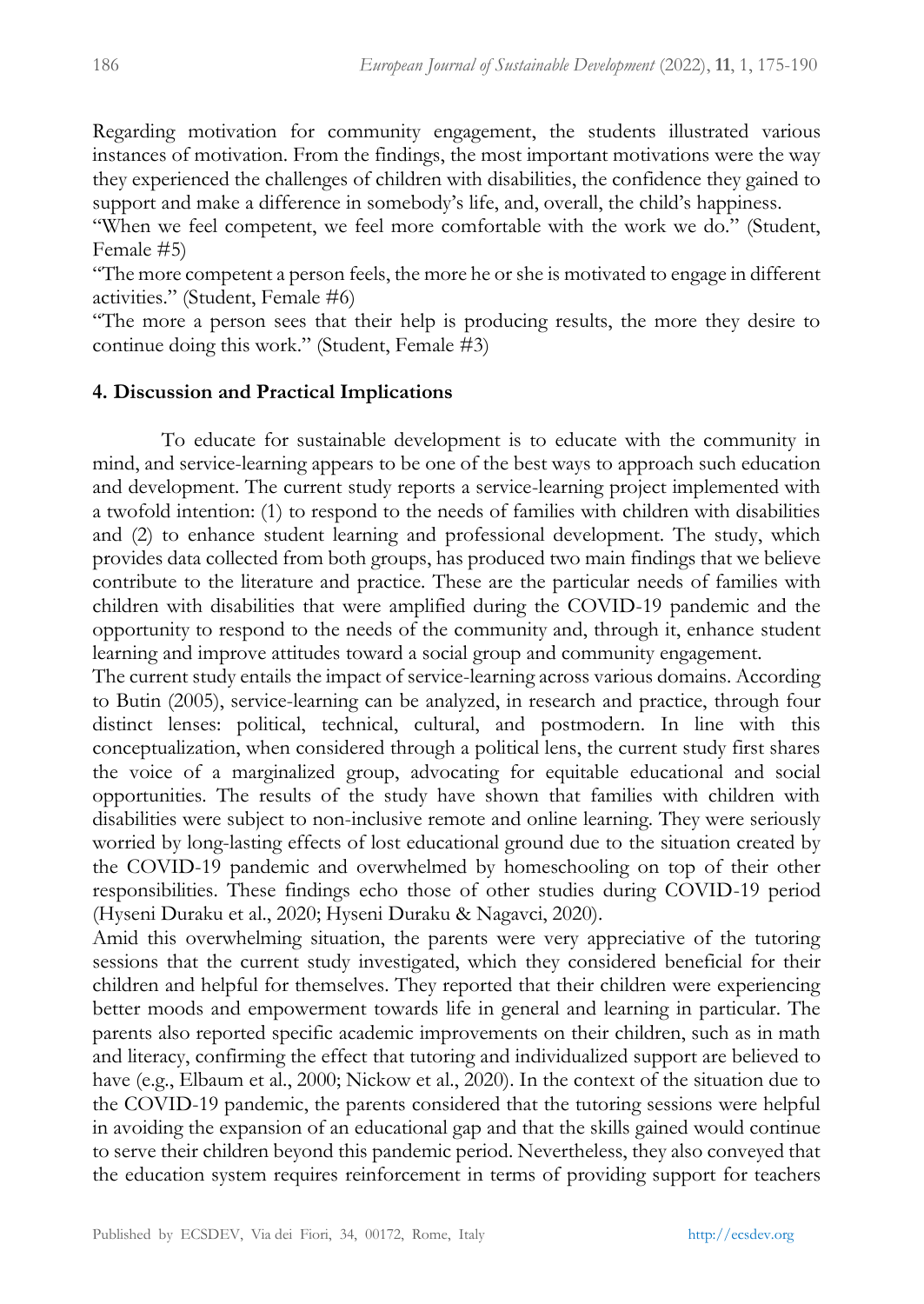and assistance for children with disabilities.

In addition to the impact of service-learning on the families, the current study reported on the impact that it had on the students who tutored the children with disabilities. As, many scholars have argued of a relation between being involved in service and gaining a greater critical consciousness and understanding of complex social issues (e.g. Deeley, 2010; Eyler & Giles, 1999; Jones & Abes, 2004; Jones & Hill, 2001), the data from the current study's focus group continuously showed the students' increased awareness of the challenges that children with disabilities face. Next, the results from the qualitative as well as quantitative body of data showed that interacting with children with disabilities, witnessing the challenges of the families, and experiencing the positive results of their work, as well as the children's potential, influenced the students' positive attitudes toward children with disabilities, increased their self-efficacy, and motivated them for further community and professional engagement.

These findings of student development in the sense of increased agency, more inclusive attitudes, perspective transformation, and motivation for civic engagement seem to support the technical, cultural, and postmodern conceptualization of service-learning by Butin (2005), wherein the technical dimension defines service-learning as a pedagogical strategy that focuses on pedagogical effectiveness: "*better teaching for better learning*" (p. 90), whereas the cultural one is focused on the meanings of the practice for the individual and institution as a means of addressing issues such as tolerance, respect for diversity, unity, and engaged citizenship. Lastly, the postmodern conceptualization according to Butin (2005) focuses on "*how the service-learning process creates, sustains, and/or disrupts the boundaries and norms by which we make sense of ourselves and the world*" (p. 91). Service-learning as a postmodern pedagogy is believed to disrupt the "commonsensical" or "it's just the way things are" way of thinking. It involves experiences through which students are "*constantly encountering the dilemmas and ambiguities of living with and through the complexity of how life works"* (p. 98).

Altogether, the theoretical conceptualization of service-learning and the empirical data from this study seem to support education for sustainable development. Service-learning opens up the world to students, encouraging them to learn beyond the classroom and regularly requiring them to engage with the truths of living individuals, families, and local communities. It requires students to revisit their worldviews, prejudices, and stereotypes about the *other* and relate theory and reality. Such were the reports of students from the current study, that exercising their agency and engaging with the challenges of families with children with disabilities made them see the whole situation from a different perspective and feel more competent and motivated for community action.

For such student experiences that also support sustainable development, the curriculum must be flexible in the sense that it is perceptive to the issues emerging at global and local level but also enriched as students interact with the local community. Instead of being merely a "product" served to students, the curriculum becomes an experience feeding realworld knowledge. Students, rather than being passive readers and learners, are active, realworld observers and learners. Furthermore, students can also contribute to designing service-learning programs. Research has shown that when students have voices and ownership of the service-learning experience, in terms of having responsibility and contributing to the planning and decision-making process, they developed self-esteem,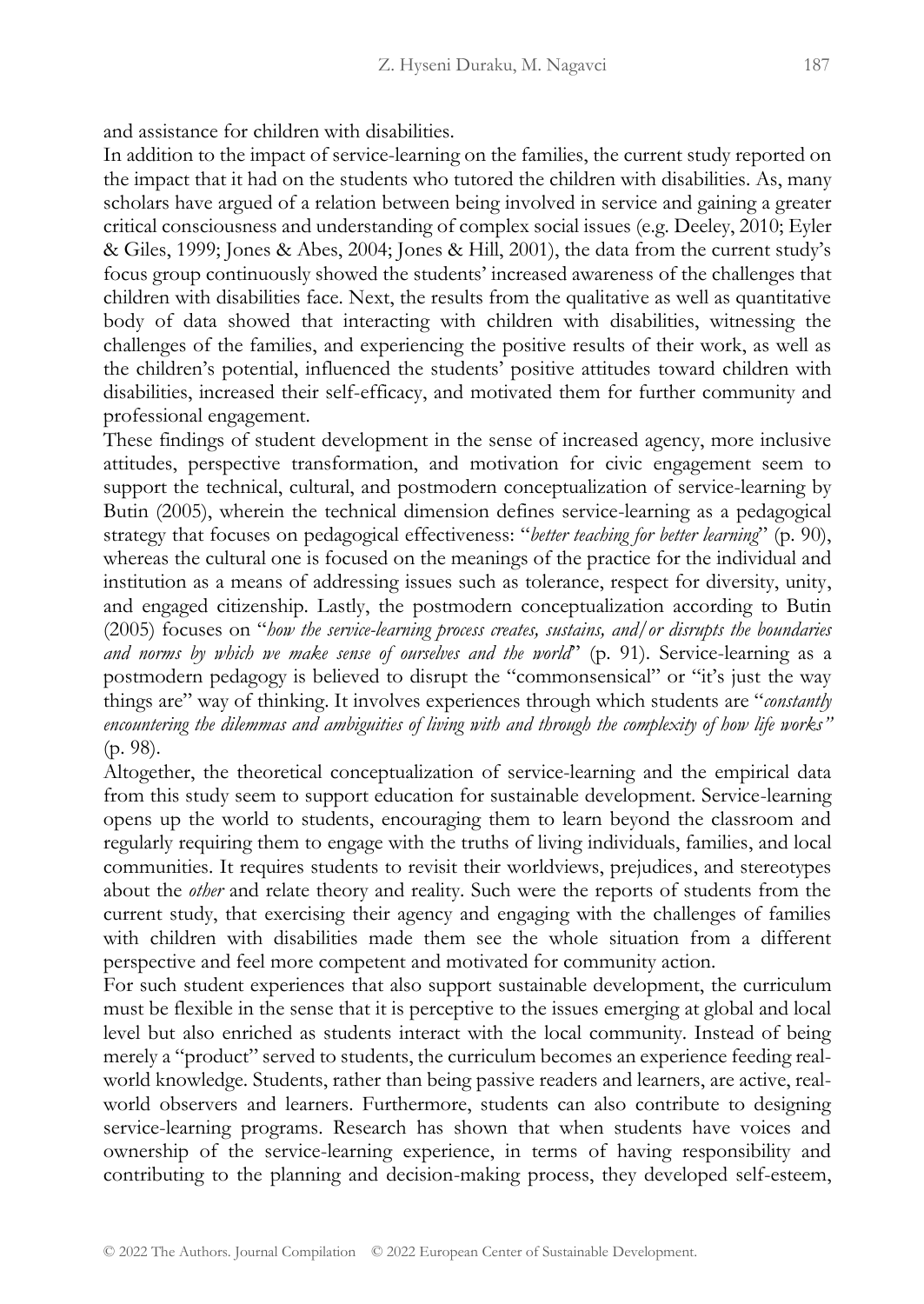political engagement, and tolerance toward different groups of people (e.g., Morgan & Streb, 2001; Swaminathan, 2005). Experiencing such ownership themselves, they also give value from their ownership to community members.

Educational institutions with a high level of sustainability are reported to have integrated service-learning into their curricula, and provide infrastructure and resources to support participation in service-learning (Vogel et al. 2010). The present research can thus inform educationalists, administrators, and policymakers about the potential of service-learning as a pedagogical method and some of the elements it entails.

#### **5. Acknowledgements**

The authors of this study would like to thank those involved in the project and the study for their valuable contributions: stakeholders who supported the implementation of the project: tutoring program, namely the In Your Shoes group that initiated this project, the UNICEF Innovations Lab, the Japanese Embassy in Kosovo, the Peer Education Network, HANDIKOS Kosovo, the Department of Psychology at the University of Prishtina, Hasan Prishtina; the students who served as tutors and conducted the interviews; and all the families who participated.

### **References**

- Anderson, J. B., Swick, K. J., & Yff, J. (2001). *Service-learning in teacher education: Enhancing the growth of new teachers, their students, and communities*. AACTE.
- Armstrong, M., Morris, C., Abraham, C., Ukoumunne, O. C., & Tarrant, M. (2016). Children's contact with people with disabilities and their attitudes towards disability: A cross-sectional study. *Disability and Rehabilitation*, *38*(9), 879–888.
- Asbury, K., Fox, L., Deniz, E., Code, A., & Toseeb, U. (2021). How is COVID-19 affecting the mental health of children with special educational needs and disabilities and their families? *Journal of Autism and Developmental Disorders*, *51*(5), 1772–1780.
- Banathy, B. H. (1991). *Systems design of education: A journey to create the future*. Educational Technology.
- Butin, D. (2005). *Service-learning in higher education: Critical issues and directions*. Springer.
- Carrier, S. (2007). Understanding social and professional integration as an adjustment process: Contribution to a theory of coadaptation. *Intellectual and Developmental Disabilities*, *45*(1), 10–22.
- Celio, C. I., Durlak, J., & Dymnicki, A. (2011). A meta-analysis of the impact of SL on students. *Journal of Experiential Education, 34*(2)*,* 164–181.
- Deeley, S. J. (2010). Service-learning: Thinking outside the box. *Active Learning in Higher Education*, *11*(1), 43– 53.
- Down, L. (2010). Teaching and learning in, with and for community: Towards a pedagogy for education for sustainable development. *Southern African Journal of Environmental Education*.
- Elbaum, B., Vaughn, S., Hughes, M. T., & Moody, S. W. (2000). How effective are one-to-one tutoring programs in reading for elementary students at risk for reading failure? A meta-analysis of the intervention research. *Journal of Educational Psychology*, *92*(4), 605.
- Eyler, J., & Giles, D. (1999). *Where's the learning in service-learning*? Jossey-Bass.
- Fisher, K. R., & Purcal, C. (2017). Policies to change attitudes to people with disabilities. *Scandinavian Journal of Disability Research*, *19*(2), 161–174.
- Gething, L., & Wheeler, B. (1992). The interaction with disabled persons scale: A new Australian instrument to measure attitudes towards people with disabilities. *Australian Journal of Psychology*, *44*(2), 75–82.
- Hopkins, C. (2008). *Plenary discussion.* International Advisory Committee Meeting for ESD.
- https://www.un.org/en/development/desa/population/migration/generalassembly/docs/globalcompact/ A\_RES\_70\_1\_E.pdf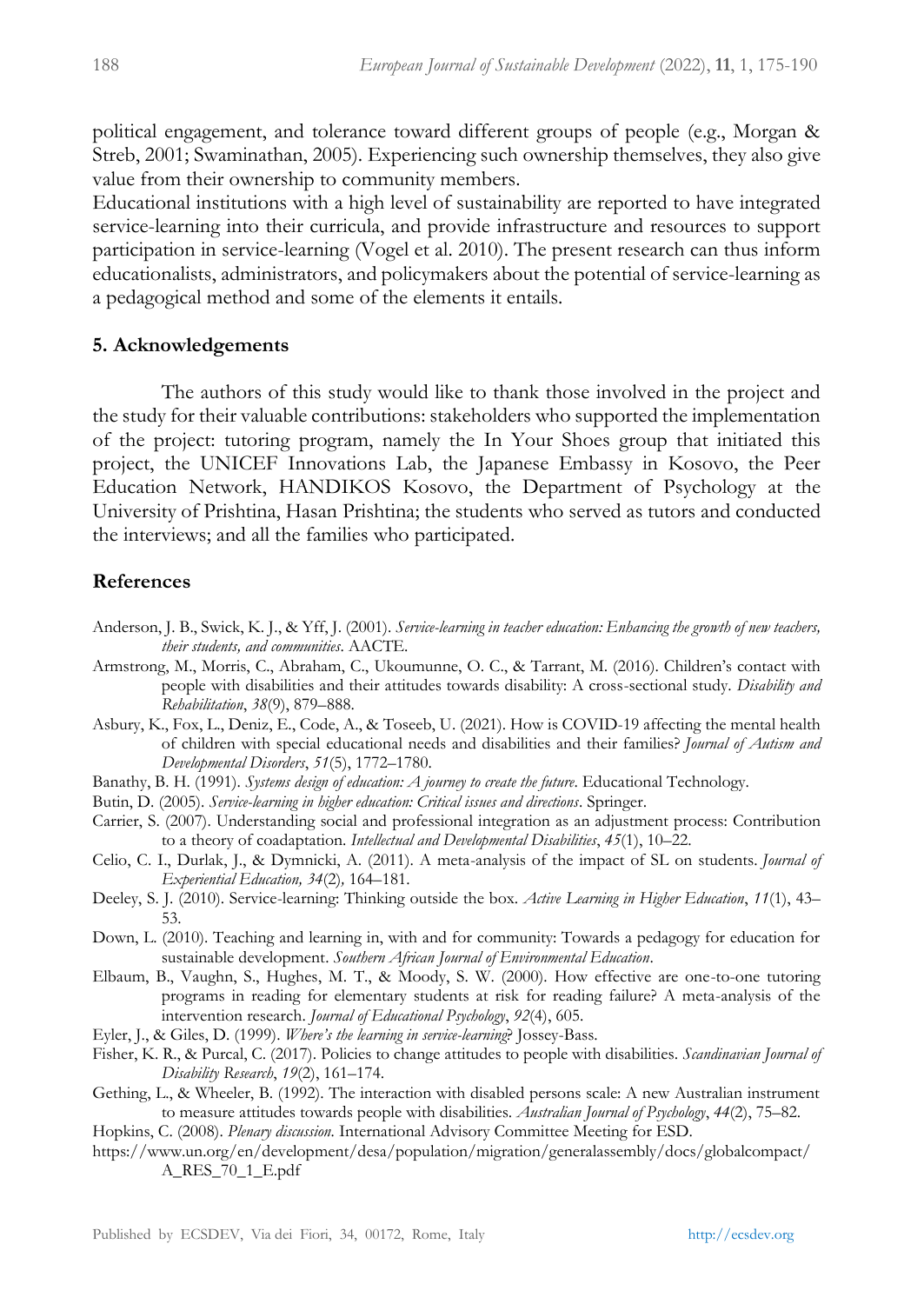- Hyseni Duraku, Z., & Nagavci, M. (2020). *The impact of the COVID-19 pandemic on the education of children with disabilities in pre-university education*. https://www.researchgate.net/publication/342282642 \_The\_impact\_of\_the\_COVID-19\_pandemic\_on\_the\_education\_of\_children\_with\_disabilities
- Hyseni Duraku, Z., Jahiu, G., & Geci, D. (2020). Effects of COVID-19, traumatic experiences and children's characteristics on parental stress, parenting practices, and behavioral changes in children. Retrieved on June 20, 2021 https://www.researchgate.net/publication/341945880\_Effects\_of\_COVID-19\_Traumatic\_Experiences\_and\_Children's\_Characteristics\_on\_Parental\_Stress\_Parenting\_Practi ces\_and\_Behavioral\_Changes\_in\_Children
- Jones, S. R., & Abes, E. S. (2004). Enduring influences of service-learning on college students' identity development. *Journal of College Student Development*, *45*(2), 149–166.
- Jones, S. R., & Hill, K. (2001). Crossing High Street: Understanding diversity through community servicelearning. *Journal of College Student Development*, *42*, 204–216.
- Koller, D., Le Pouesard, M., & Rummens, J. A. (2018). Defining social inclusion for children with disabilities: A critical literature review. *Children and Society*, *32*(1), 1–13.
- Lester, S. W., Tomkovick, C., Wells, T., Flunker, L., & Kickul, J. (2005). Does service-learning add value? Examining the perspectives of multiple stakeholders. *Academy of Management Learning & Education*, *4*(3), 278–294.
- Leyser, Y., Zeiger, T., & Romi, S. (2011). Changes in self-efficacy of prospective special and general education teachers: Implication for inclusive education. *International Journal of Disability, Development and Education, 58*(3)*,* 241–255.
- Lockeman, K., & Pelco, L. (2013). *The impact of service-learning on degree completion.* Virginia Commonwealth University. https://scholarscompass.vcu.edu/cgi/viewcontent.cgi?referer=https://scholar.google.com/&httpsredir =1&article=1021&context=community\_resources.
- Lund, E. M., Forber-Pratt, A. J., Wilson, C., & Mona, L. R. (2020). The COVID-19 pandemic, stress, and trauma in the disability community: A call to action. *Rehabilitation Psychology*, *65*(4), 313.
- Mann, G., Cuskelly, M., & Moni, K. (2018). An investigation of parents' decisions to transfer children from regular to special schools. *Journal of Policy and Practice in Intellectual Disabilities*, *15*(3), 183–192.
- Manning, J., Billian, J., Matson, J., Allen, C., & Soares, N. (2020). Perceptions of families of individuals with autism spectrum disorder during the COVID-19 crisis. *Journal of Autism and Developmental Disorders*, *Volume*, 1–9.
- Morgan, W., & Streb, M. (2001). Building citizenship: How student voice in service learning develops civic values. *Social Science Quarterly*, *82*(1), 154–170.
- Nickow, A., Oreopoulos, P., & Quan, V. (2020). *The impressive effects of tutoring on preK-12 learning: A systematic review and meta-analysis of the experimental evidence*. National Bureau of Economic Research. https://www.nber.org/system/files/working\_papers/w27476/w27476.pdf
- Papamarcos, S. D. (2005). Giving traction to management theory: Today's service-learning. *Academy of Management Learning & Education*, *4*(3), 325–335. URL
- Sharma, U., Shaukat, S., & Furlonger, B. (2015). Attitudes and self‐efficacy of pre‐service teachers towards inclusion in Pakistan. *Journal of Research in Special Educational Needs, 15*(2)*,* 97–105.
- Sotelino-Losada, A., Arbués-Radigales, E., García-Docampo, L., & González-Geraldo, J. L. (2021, March). Service-learning in Europe. Dimensions and understanding from academic publication. *Frontiers in Education* (Vol. 6, p. 44). Frontiers
- Swaminathan, R. (2005). "Whose school is it anyway?" Student voices in an urban classroom. In *Service-learning in higher education* (pp. 25–43). Palgrave Macmillan.
- Umucu, E., & Lee, B. (2020). Examining the impact of COVID-19 on stress and coping strategies in individuals with disabilities and chronic conditions. *Rehabilitation Psychology*,
- United Nations Educational, Scientific and Cultural Organization ( 2005). United Nations Decade of Education for Sustainable Development draft international implementation scheme. Retrieved on June 19, 2021 from http://www.unesco.org/education/desd. UNESCO.
- United Nations General Assembly. (2002). *Resolution 52/254.* United Nations Decade of Education for Sustainable Development. http://www.un-documents.net/a57r254.htm
- United Nations General Assembly. (2015). *Resolution 70/1. Transforming our world: The 2030 Agenda for Sustainable Development.* United Nations Decade of Education for Sustainable Development.
- Vogel, A. L., Seifer, S. D., & Gelmon, S. B. (2010). What influences the long-term sustainability of servicelearning? Lessons from early adopters. *Michigan Journal of Community Service Learning*, *17*(1), 59–74.